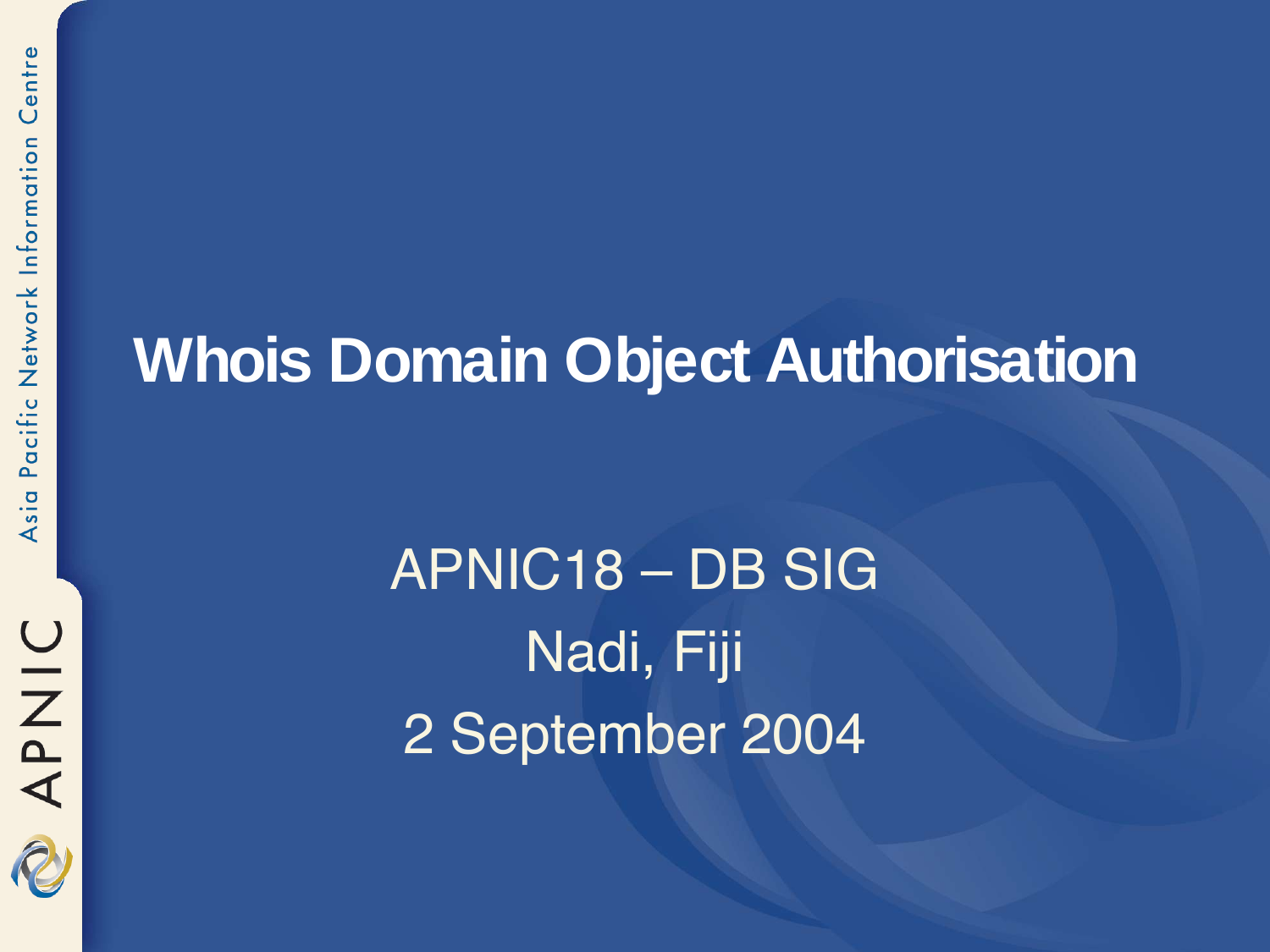#### **Procedural Problem**

#### • Whois database authorisation is hierarchical

– APNIC maintainer is the mnt-lower for all APNIC /8 domains

– All attempts by members to create /24 and **716 domains fail for non MyAPNIC** users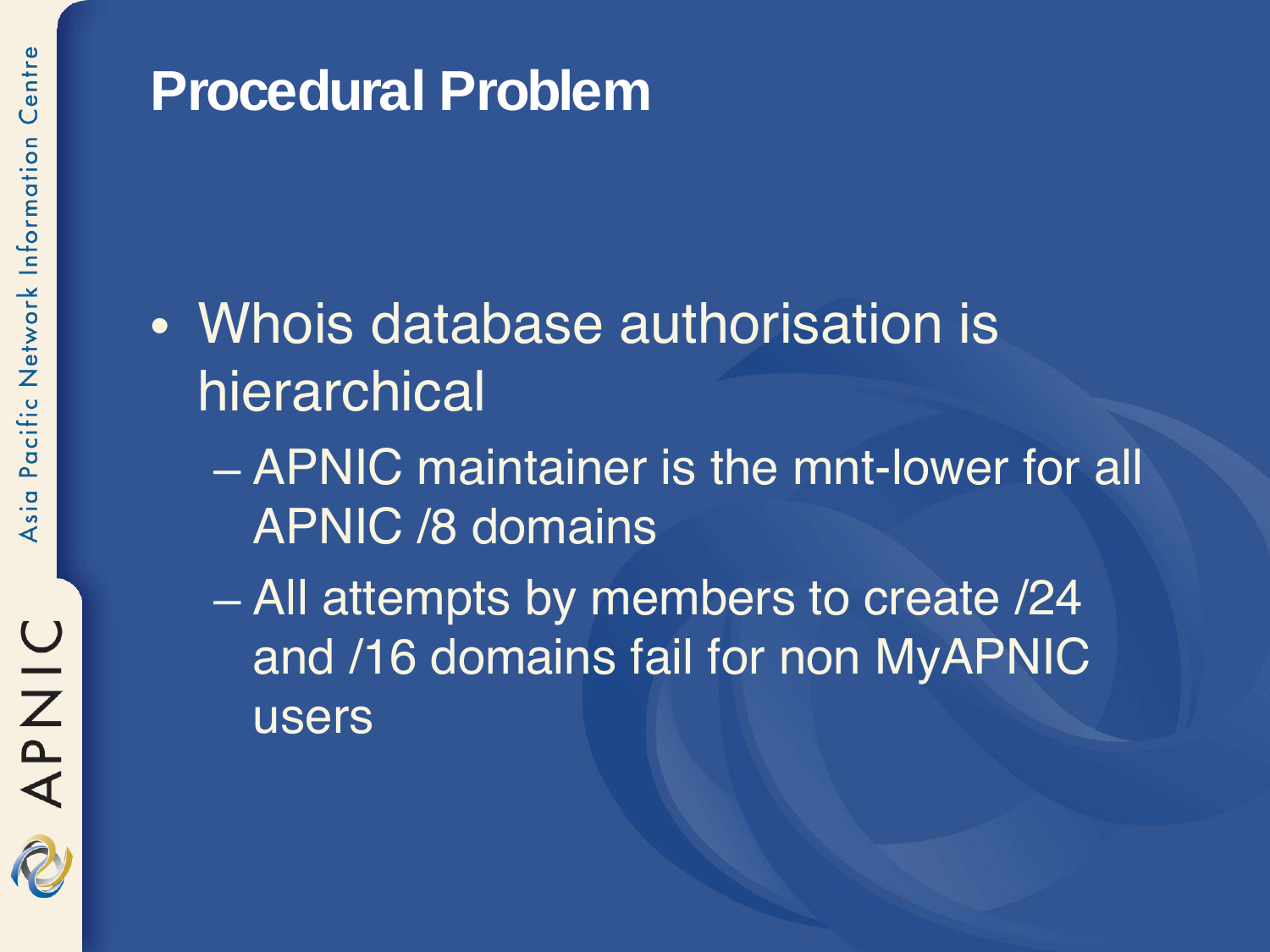#### **Example**

• Member XYZ has been allocated 202.168.80.0 -202.168.95.255 (/20):

| inetnum:   | 202.168.80.0 - 202.168.95.255 |
|------------|-------------------------------|
| netname:   | <b>XYZ-NET</b>                |
| descr:     | <b>XYZ Broadband Networks</b> |
| descr:     | Suburbia                      |
| country:   | <b>AP</b>                     |
| admin-c:   | <b>EG999-AP</b>               |
| tech-c:    | <b>EG999-AP</b>               |
| mnt-by:    | <b>APNIC-HM</b>               |
| mnt-lower: | <b>MAINT-AP-EXAMPLE</b>       |
| changed:   | hm-changed@apnic.net 20040712 |
| status:    | <b>ALLOCATED PORTABLE</b>     |
| source:    | <b>APNIC</b>                  |

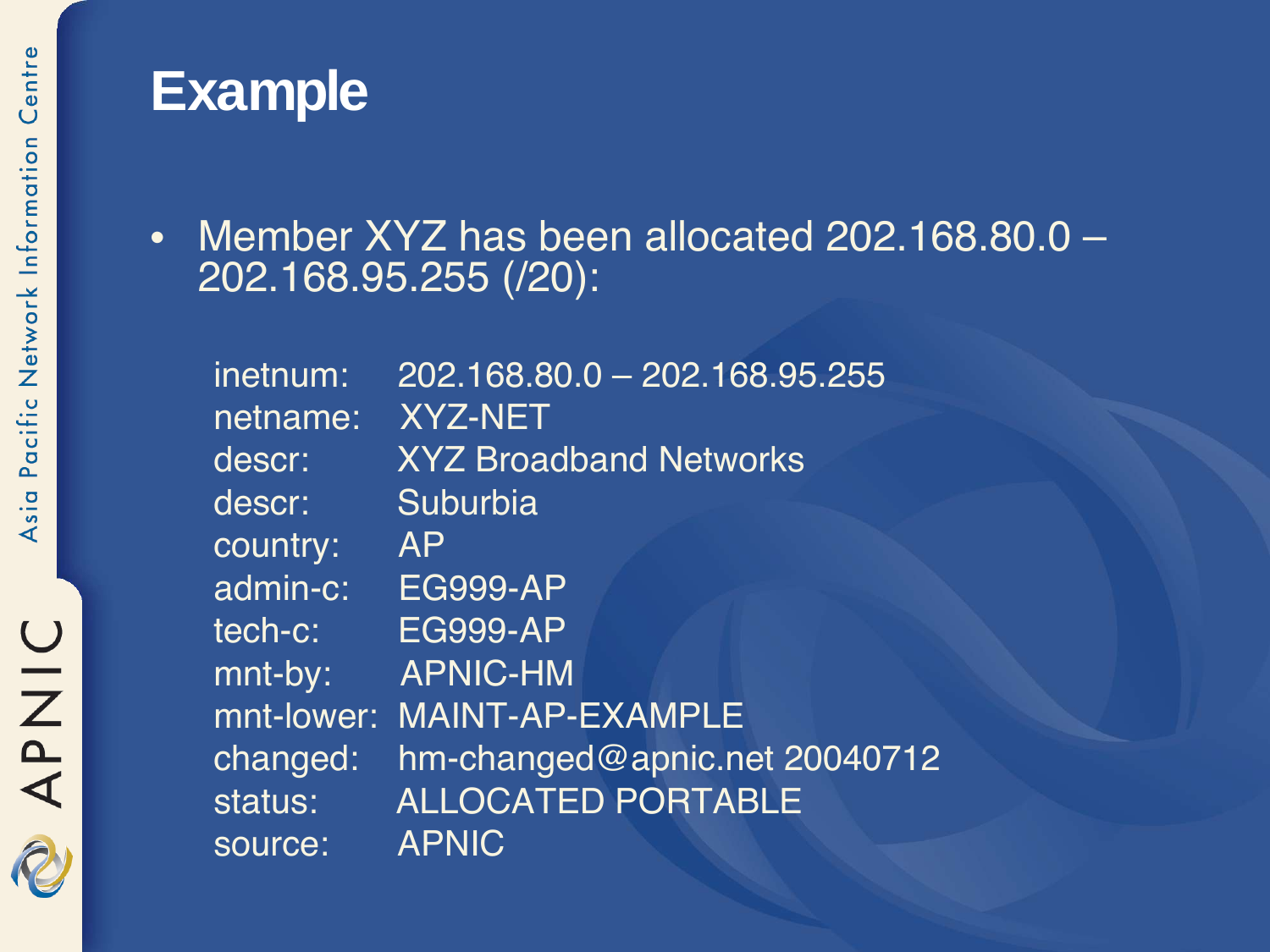#### **Example continued**

• Member XYZ now tries to create a /24 reverse delegation, 80.168.202.in-addr.arpa:

| domain:  | 80.168.202.in-addr.arpa              |
|----------|--------------------------------------|
| descr:   | Reverse DNS Zone for 202.168.80.0/24 |
| country: | <b>AP</b>                            |
| admin-c: | <b>EG999-AP</b>                      |
| tech-c:  | <b>EG999-AP</b>                      |
| zone-c:  | <b>EG999-AP</b>                      |
| nserver: | ns1.foo.bar                          |
| nserver: | ns2.foo.bar                          |
| mnt-by:  | <b>MAINT-AP-EXAMPLE</b>              |
| source:  | <b>APNIC</b>                         |
|          |                                      |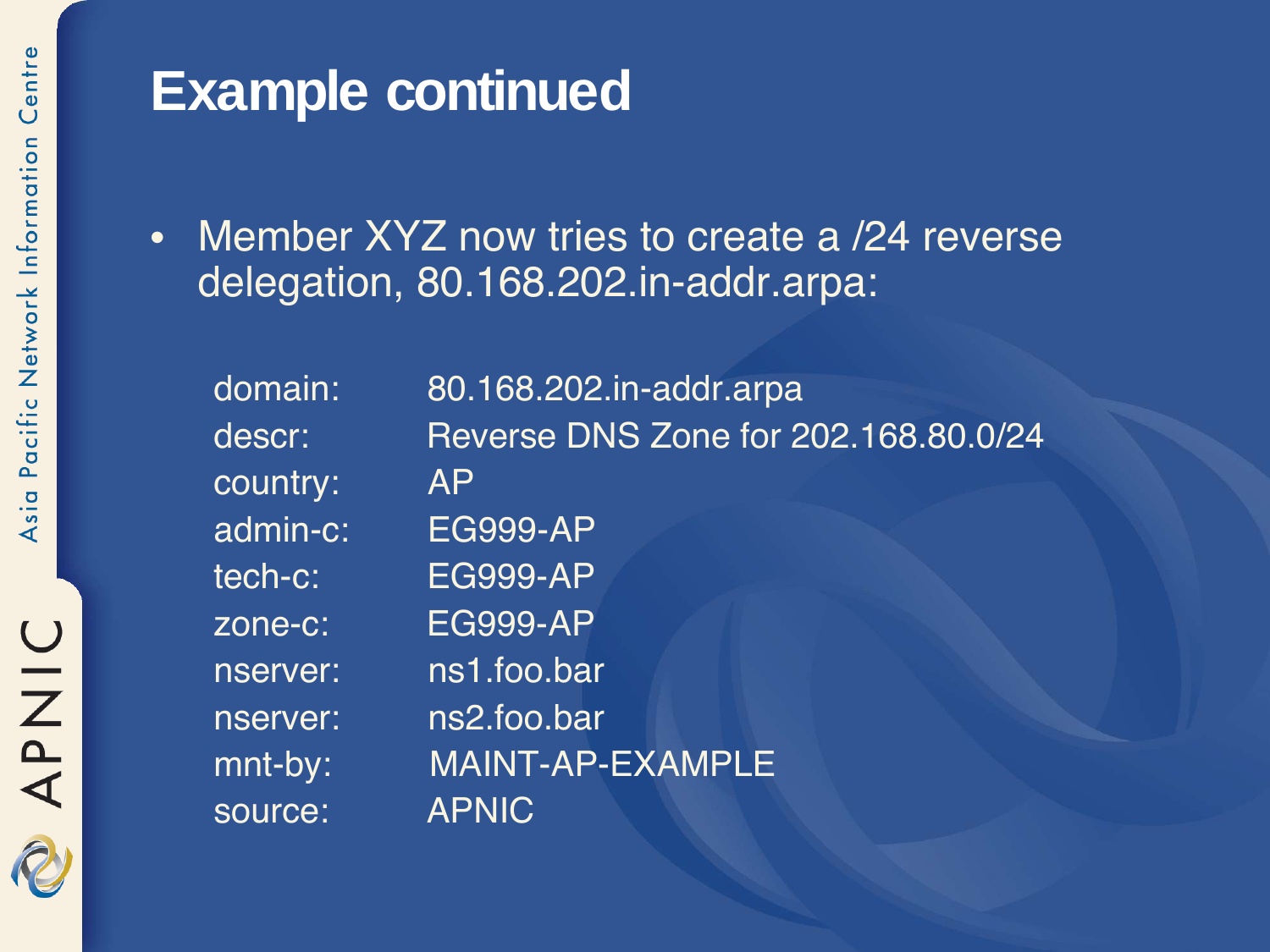#### **Example continued**

- They submit the domain object to auto-dbm@apnic.net, but it fails
- Why?
	- Authorisation is hierarchical, the parent object 202.in-addr.arpa contains: mnt-lower: MAINT-AP-DNS – Only new domain objects with mnt-by and password of MAINT-AP-DNS will succeed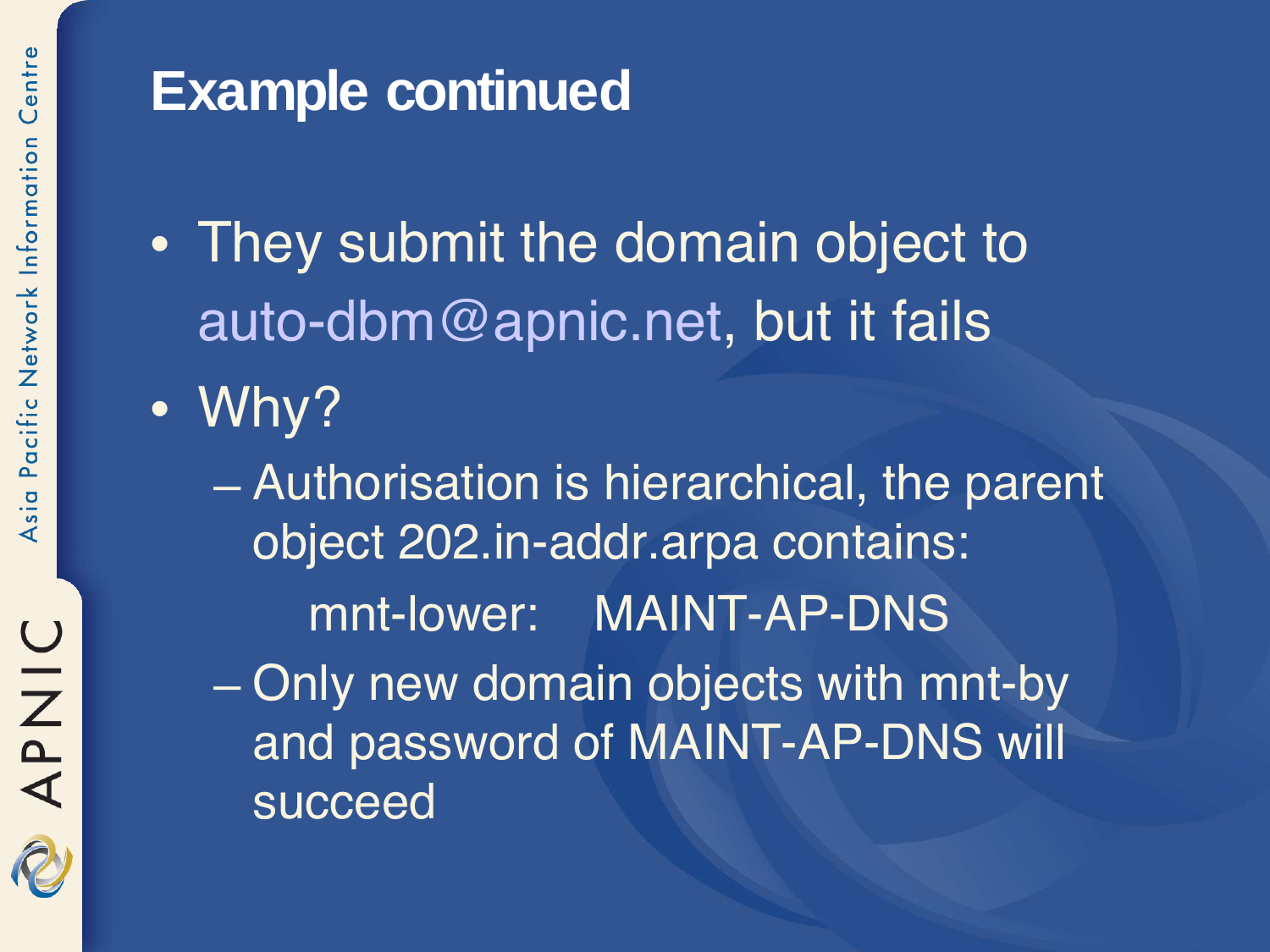

#### **Authorisation model problems**

- Manual creation
- Inconvenient due to time delay
- Not providing best possible service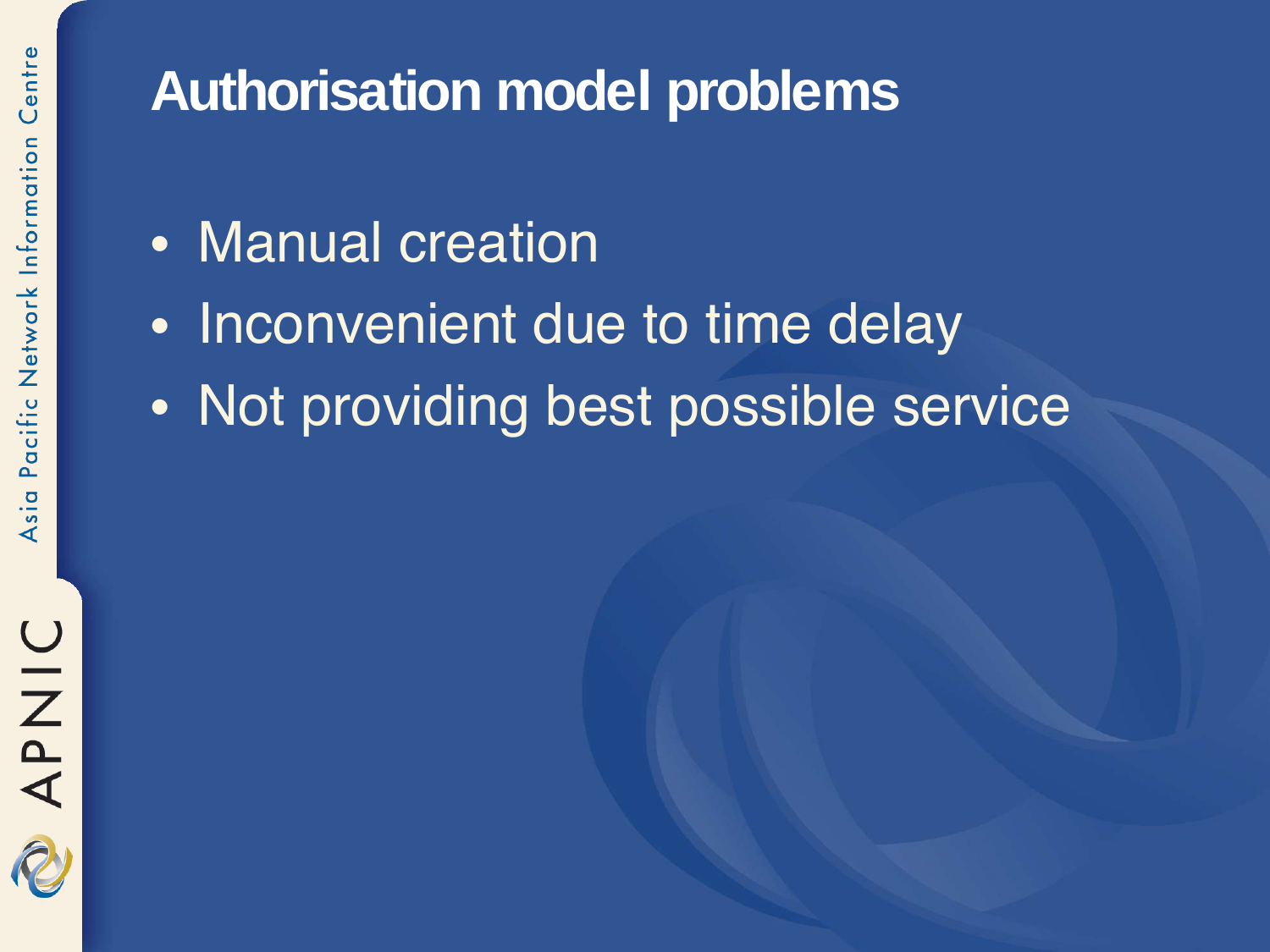### APNIC  $\partial$

#### **Procedural Solution - Allocation**

- Compare mnt-by of domain template with mnt-lower of related inetnum object
- Maintainers match and correct password provided
- If conditions met then domain object is created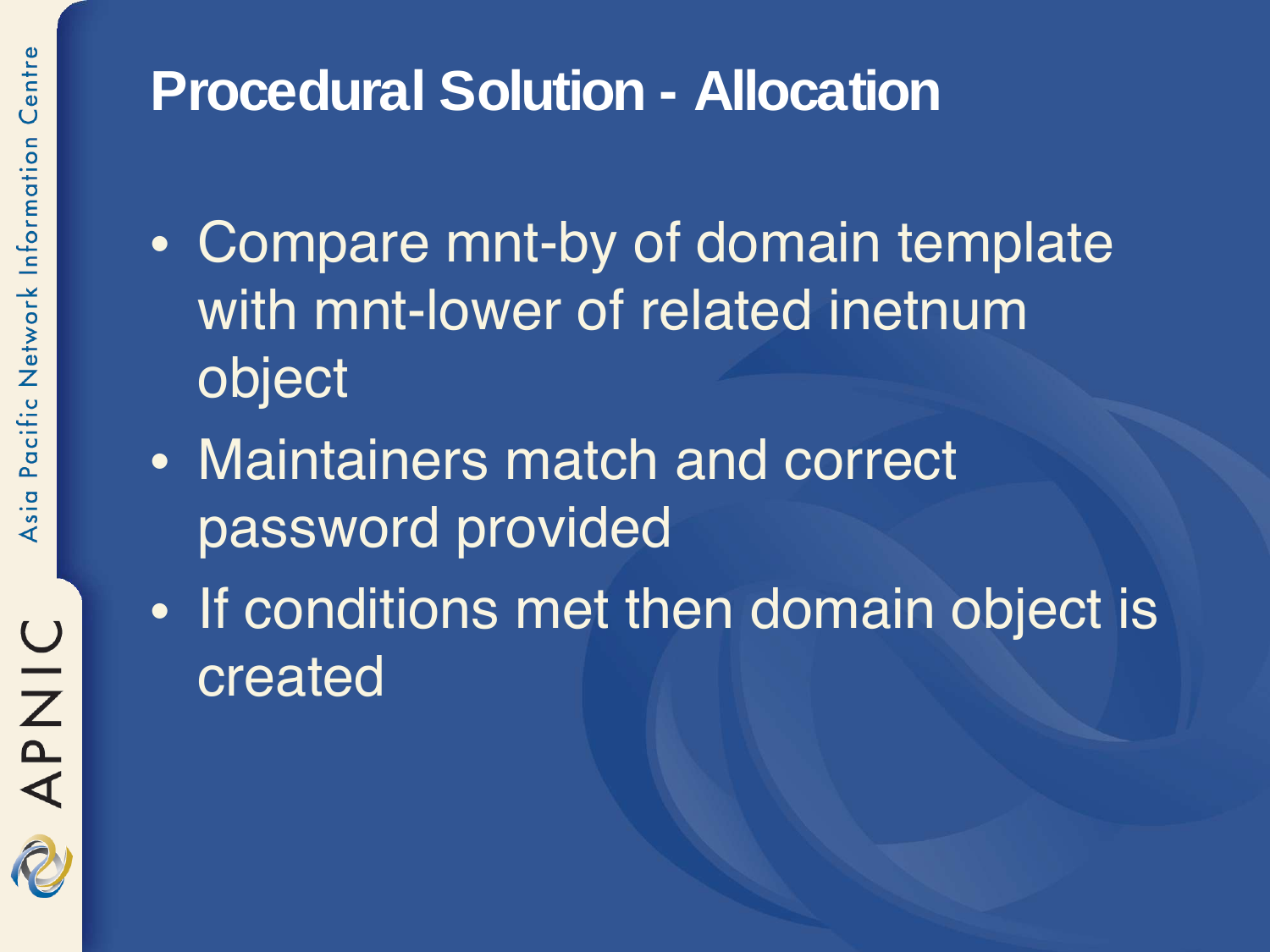#### **Example of Allocation Procedural Solution**

#### • Inetnum object

inetnum: 202.168.80.0 - 202.168.95.255 netname: XYZ-NET descr: XYZ Broadband **Networks** descr: Suburbia country: AP admin-c: EG999-AP tech-c: EG999-AP mnt-by: APNIC-HM mnt-lower: MAINT-AP-EXAMPLE changed: hm@apnic.net 20040712 status: ALLOCATED PORTABLE source: APNIC

#### • Domain template

domain: 80.168.202.inaddr.arpa netname: Reverse DNS for 202.168.80.0/24 country: AP admin-c: EG999-AP tech-c: EG999-AP nserver: ns1.foo.bar nserver: ns2.foo.bar mnt-by: MAINT-AP-EXAMPLE changed: hm@apnic.net 20040712 source: APNIC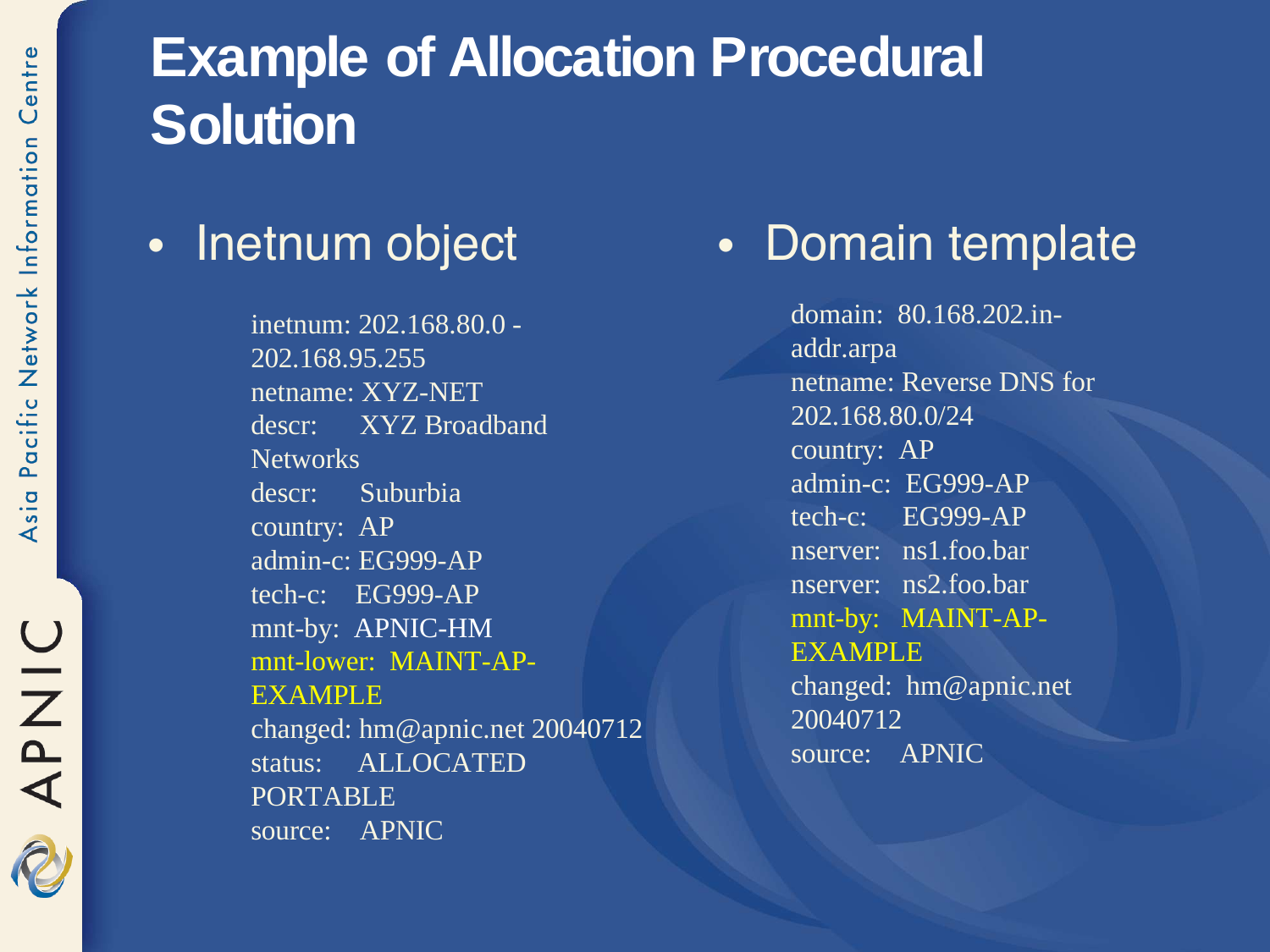#### **Procedural Solution - Assignment**

- Compare mnt-by of domain template with mnt-routes of related inetnum object
- Encouraged use of mnt-routes attribute
- Maintainers match and correct password provided
- If conditions met then domain object is created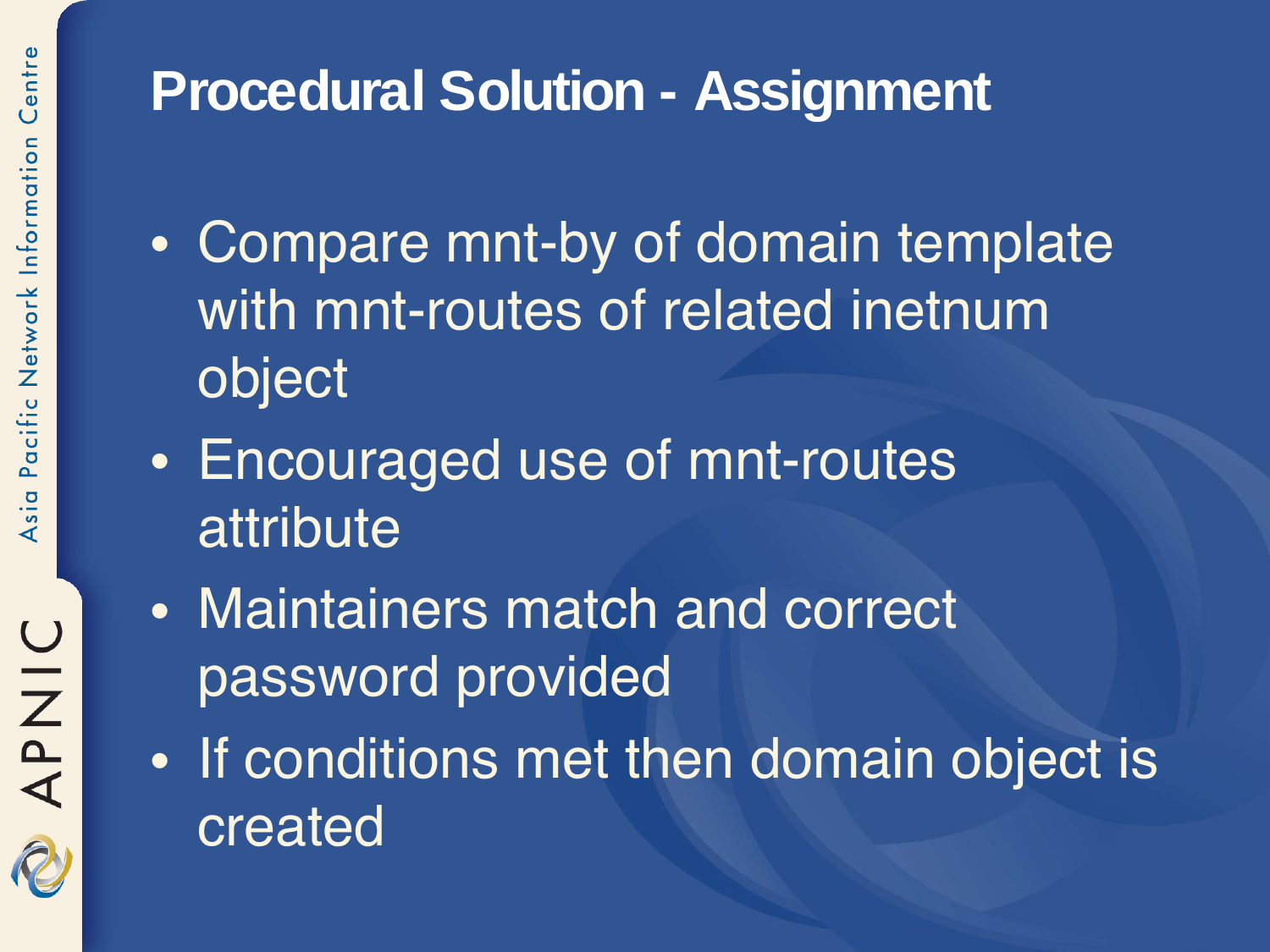#### **Example of Assigment Procedural Solution**

#### • Inetnum object

inetnum: 202.168.80.0 - 202.168.80.255 netname: XYZ-NET descr: XYZ Broadband **Networks** descr: Suburbia country: AP admin-c: EG999-AP tech-c: EG999-AP mnt-by: APNIC-HM mnt-routes: MAINT-AP-EXAMPLE changed: hm@apnic.net 20040712 status: ASSIGNED PORTABLE

source: APNIC

#### • Domain template

domain: 80.168.202.inaddr.arpa netname: Reverse DNS for 202.168.80.0/24 country: AP admin-c: EG999-AP tech-c: EG999-AP nserver: ns1.foo.bar nserver: ns2.foo.bar mnt-by: MAINT-AP-EXAMPLE changed: hm@apnic.net 20040712 source: APNIC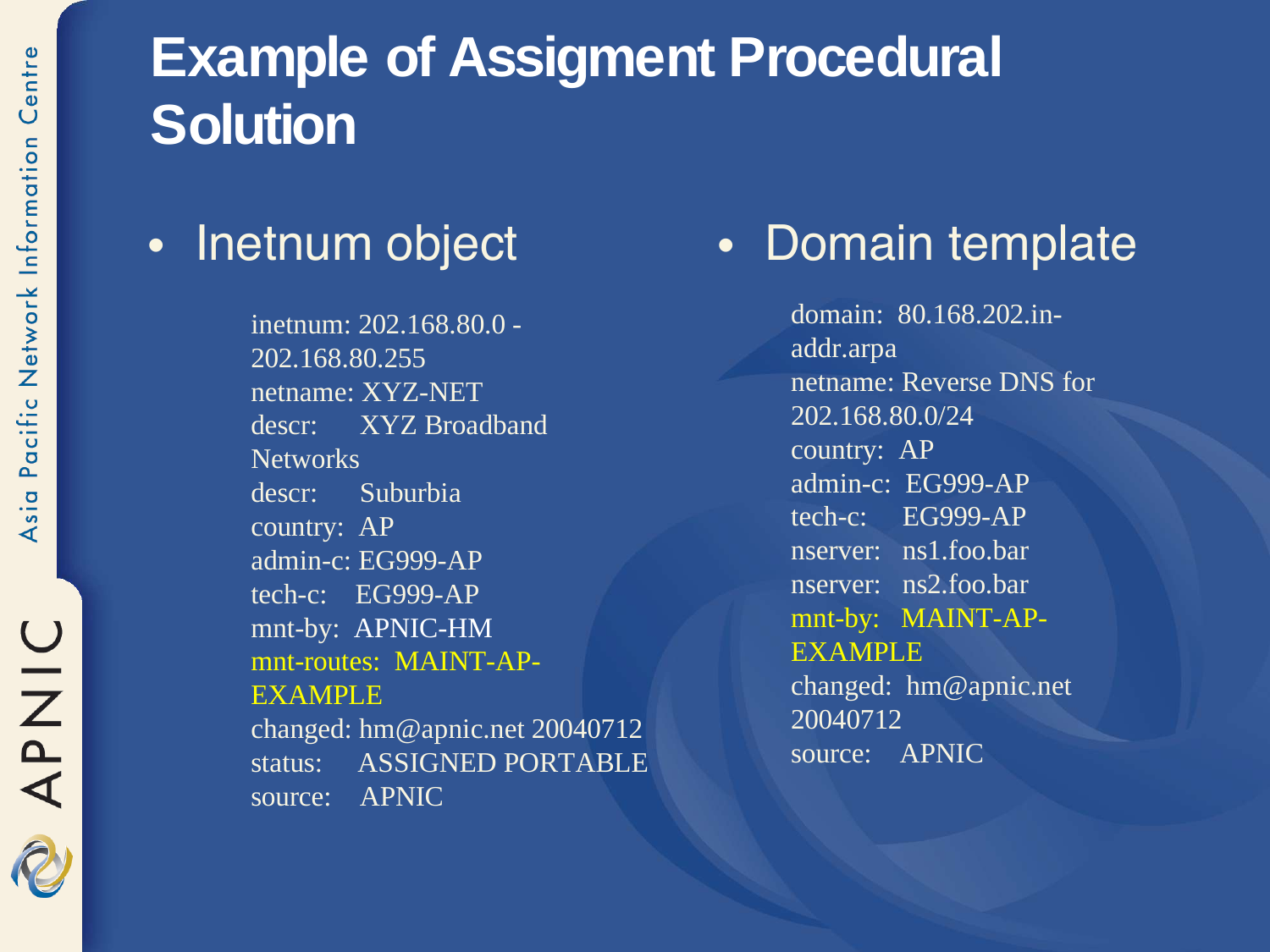#### **Exceptions**

- Old allocations with no mnt-lower attribute.
- Assignments with no mnt-routes attribute.
	- Forward any domain templates which don't meet the proposed solution to helpdesk@apnic.net for manual intervention.

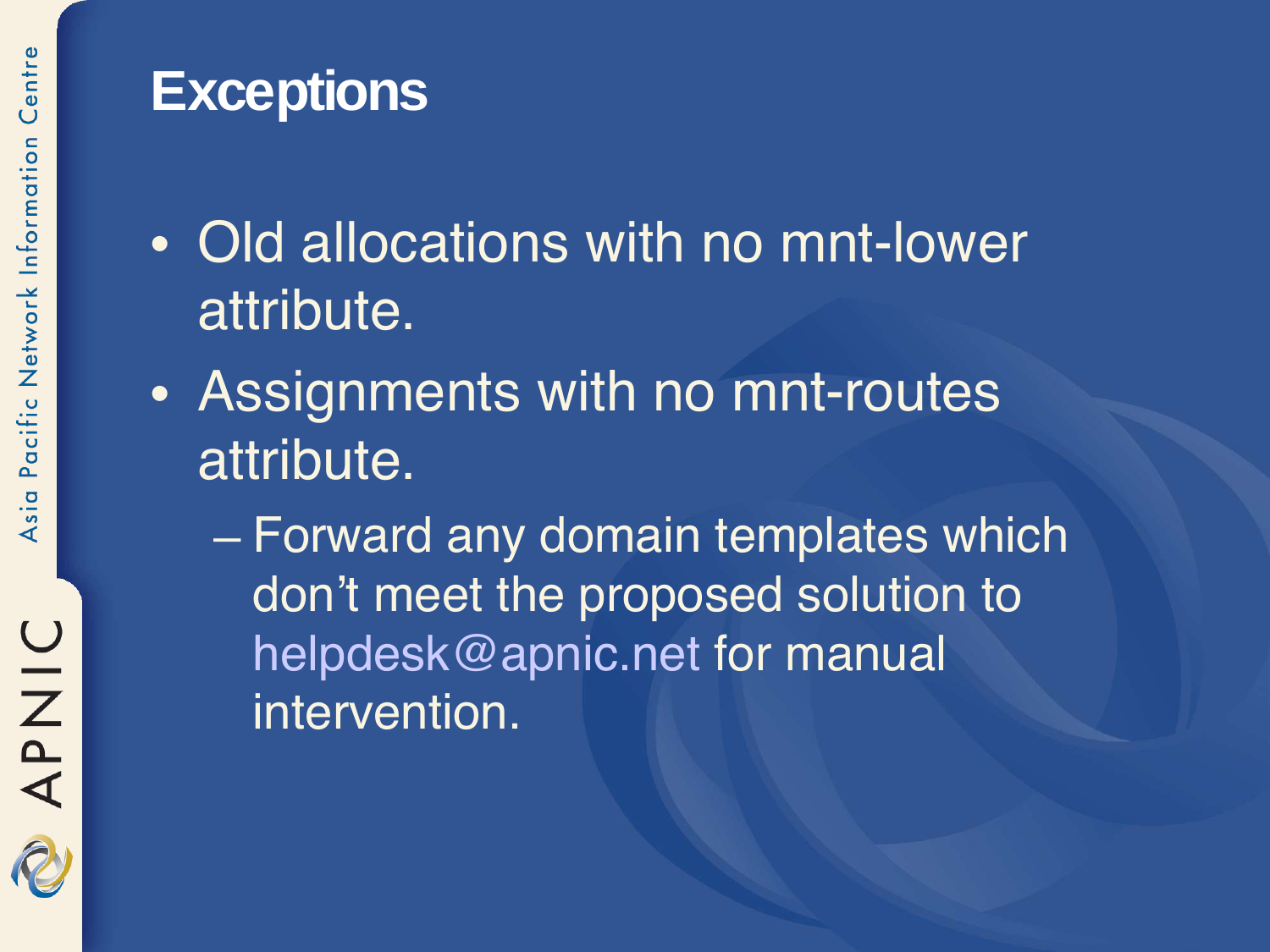2

#### **Statistics**

- 622 new domain objects submitted for manual creation between January 1 and February 27 2004
- 558 (89%) would have succeeded through new algorithm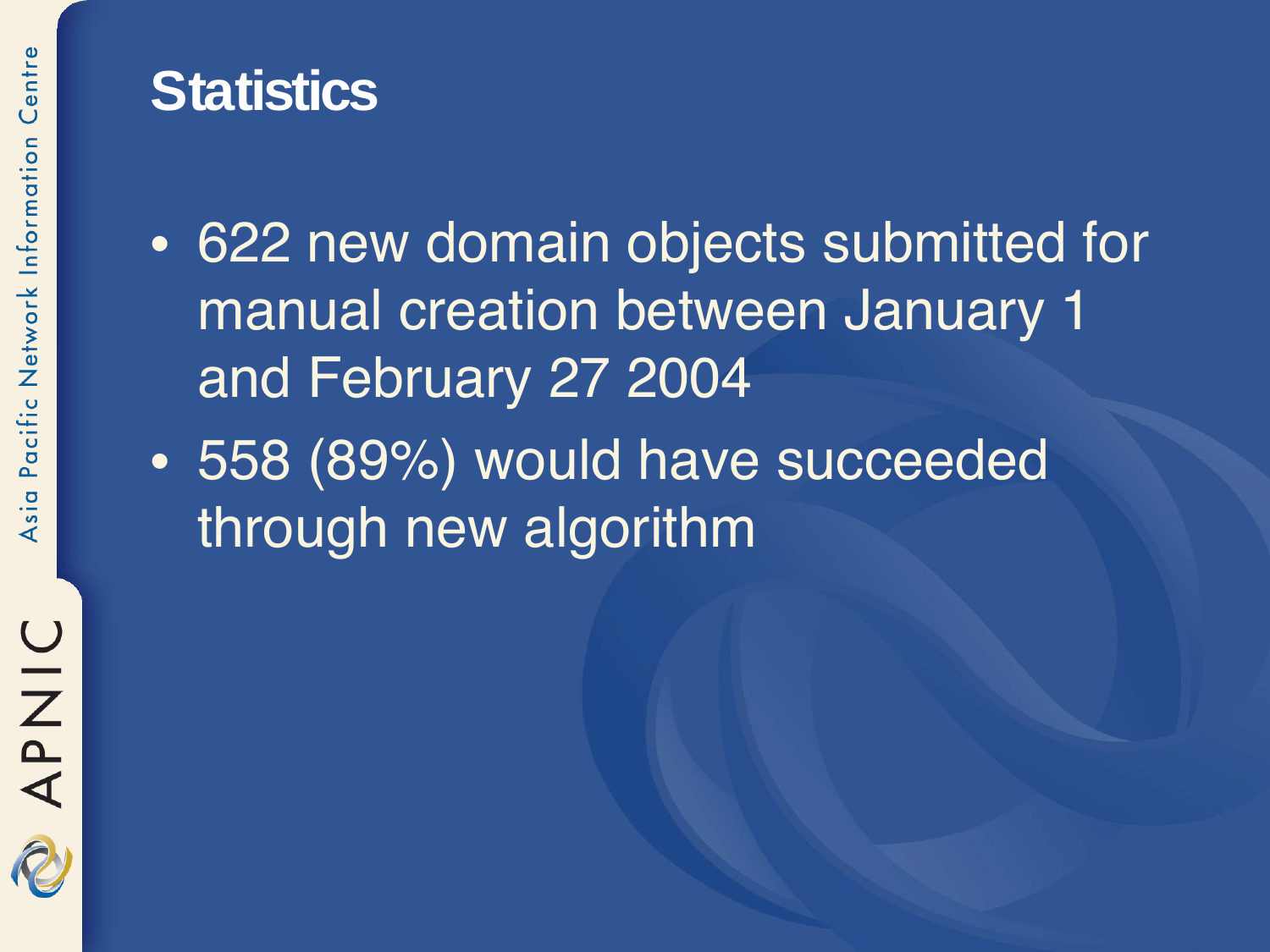

#### **Implementation Schedule**

#### • End of 2004